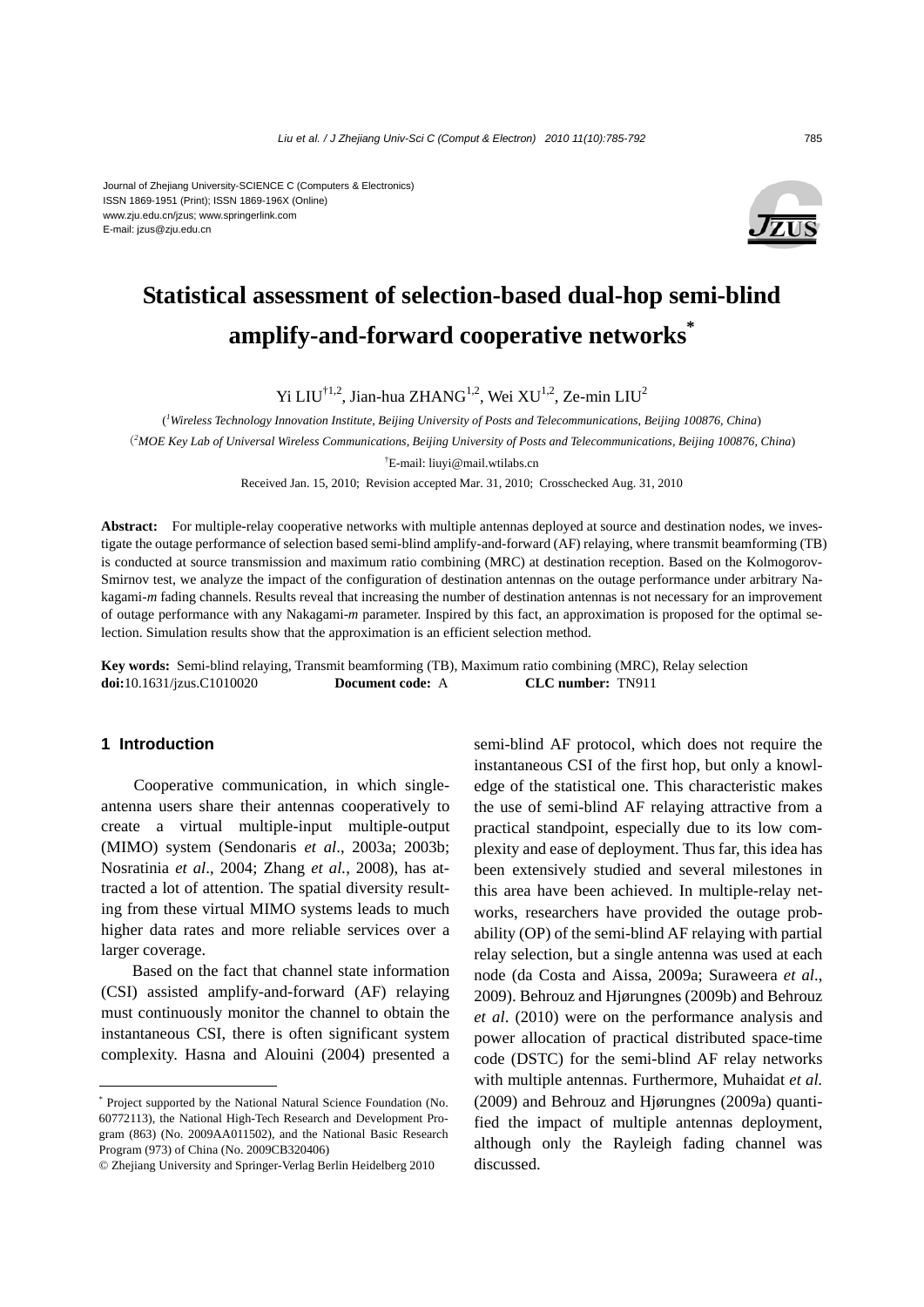In this paper, we further consider the selectionbased semi-blind AF relay networks with multipleantenna source and destination but multiple singleantenna relays. The spatial diversity is investigated in an alternative way where two kinds of antenna processing techniques are applied at the source and destination nodes, namely transmit beamforming (TB) for source transmission and maximum ratio combining (MRC) for destination reception. These techniques are often utilized in point-to-point multiple-input single-output (MISO) or single-input multiple-output (SIMO) wireless links, and have been shown to achieve the optimal diversity-multiplexing tradeoff (DMT) in these cases. Based on the Kolmogorov-Smirnov test, we analyze the impact of the number of destination antennas on the outage performance, which can serve as a guideline for the configuration of destination antennas. Under arbitrarily distributed Nakagami-*m* channels, analytical results reveal that two antennas at the destination can guarantee the outage performance when the relay is close to the source node. Otherwise, a single antenna achieves nearly the same performance as multiple antennas. Motivated by this observation, we present an approximation to the optimal centralized selection scheme. Simulation results show that our proposed approximation has a comparable performance to the optimal selection. Therefore, it can be a practical selection method.

#### **2 System model**

We consider a half-duplex dual-hop relay wireless network, where a source node  $(S)$  communicates with a destination node  $(D)$  under the help of  $K_r$  relays ( $\mathcal{R}$ ). Nodes  $\mathcal S$  and  $\mathcal D$  are equipped with  $N_s$  and  $N_d$  antennas, respectively, while each relay has a single antenna. For simplicity, we assume that there is no direct link between the source and the destination due to the unsatisfactory quality of channel between  $S$  and  $D$ . The CSI is supposed to be available at the source node. Let  $h_{s,i}$  represent the  $1 \times N_s$  channel vector from the source to the *i*th relay, and  $h_{i,d}$  the  $N_d \times 1$  channel vector from the *i*th relay to the destination. We assume flat fading channels, which are modeled as independent but not identically distributed (i.n.i.d). That is, the fading entries are independent and Nakagami-*m* distributed, with the mean power being  $\Omega_{s,i}$  for  $h_{s,i}$  and  $\Omega_{i,d}$  for  $h_{i,d}$ , respectively. Moreover,  $n_i$  is the complex additive white Gaussian noise (AWGN) with mean power  $N_0$  at the *i*th relay, and  $n_d$  stands for the  $N_d \times 1$  AWGN vector with mean power  $N_0 I_{N_1}$  at the destination.  $I_{N_1}$  is the  $N_d \times 1$ identity vector.

The transmission from  $S$  to  $D$  can be split into two phases. In the first phase, the source broadcasts *s* after being weighted by an  $N_s \times 1$  TB vector,  $w_{s,i}$ , according to the best relay. In the second phase, only the best relay node amplifies the received signal with a fixed gain *Gi* and forwards it to the destination. This mode can be seen as proactive cooperation, in which the specific relay, selected prior to the source transmission, participates in the cooperation. The best relay *i \** can be mathematically given by

$$
i^* = \underset{1 \le i \le K_r}{\arg \max} \gamma_d^i,\tag{1}
$$

where  $\gamma_d^i$  is the received signal-to-noise ratio (SNR) with the *i*th relay selected. Different from the CSI-assisted AF protocol, the relay gain  $G_i$  is a fixed gain regardless of the signal amplitude on the first hop. We assume that the destination performs MRC of the received signal through multiplying the signal with a combining vector,  $w_{i,d}$ . Therefore, under the best relay selected, the combined signal of the destination can be written as

$$
\Gamma_{\rm d}^* = \mathbf{w}_{i^*, \rm d} \sqrt{G_{i^*}} \mathbf{h}_{i^*, \rm d} \left( \sqrt{\mathcal{P}_{\rm s}} \mathbf{h}_{\rm s, i^*} \mathbf{w}_{\rm s, i^*} s + n_i^* \right) + \mathbf{w}_{i^*, \rm d} \mathbf{n}_{\rm d} \,, \tag{2}
$$

where *s* is the user data with unit energy, and  $P_s$  is the transmit power at the source node. Based on Lo (1999), we consider that  $w_{s,i^*} = h_{s,i^*}^{\dagger}/\|h_{s,i^*}^{\dagger}\|_{\text{F}}$  and  $\mathbf{w}_{i^*,d} = \mathbf{h}_{i^*,d}^{\dagger} / || \mathbf{h}_{i^*,d} ||_{F}$ , where  $|| \cdot ||_F$  is the Frobenius norm, and  $(\cdot)^{\dagger}$  denotes the conjugate transpose. Hence, the received SNR at the destination can be expressed as

$$
\gamma_{\rm d}^* = \rho \gamma_{\rm d}^{i^*} = \rho \frac{\gamma_1^{i^*} \gamma_2^{i^*}}{\gamma_2^{i^*} + C_{i^*}},\tag{3}
$$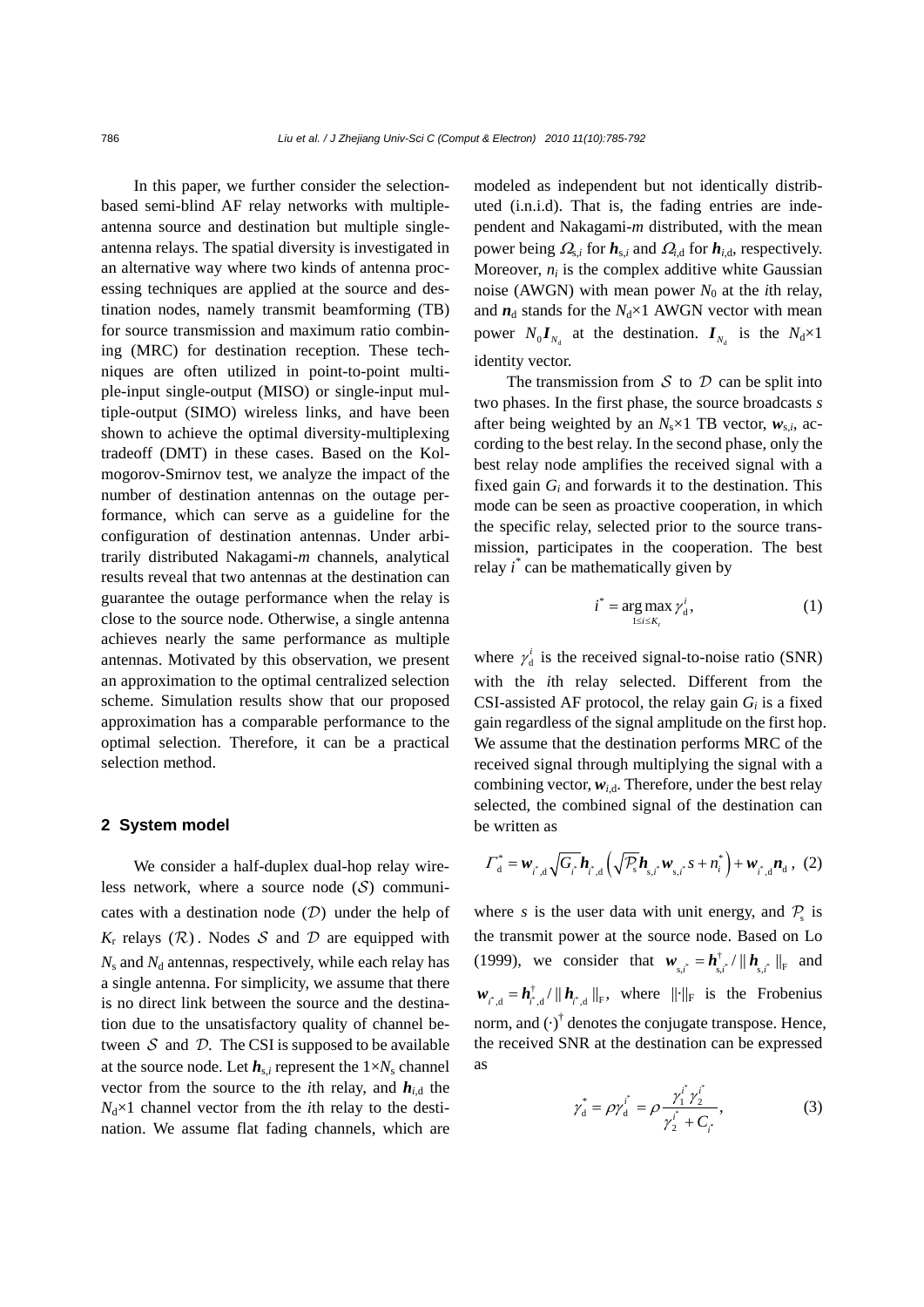where  $\rho = P_s / N_0$  and  $C_s = 1/G_s$ . For convenience of presentation, we define two random values,  $22.22$ *N N*

$$
\gamma_1^{i^*} \triangleq \sum_{k=1}^{N_s} \left| h_{s,i^*}^k \right|^2
$$
 and  $\gamma_2^{i^*} \triangleq \sum_{k=1}^{N_d} \left| h_{i^*,d}^k \right|^2$ .

# **3 Impact of the number of destination antennas on the outage probability**

In this section, the impact of the number of destination antennas on the outage probability (OP) is first analyzed with the Kolmogorov-Smirnov test. Based on the analytical results, an approximation method is proposed for the optimal selection.

#### **3.1 Brief overview of end-to-end outage performance**

We provide some brief overviews about the end-to-end OP of AF relaying (i.e., semi-blind and CSI-assisted). According to the selection criterion in Eq. (1), the OP of semi-blind AF relaying can be defined by

$$
P_{\text{out}} = P\left(\frac{1}{2}\log_2(1+\rho\gamma_d^{i^*}) < R\right)
$$
\n
$$
= P(\gamma_d^{i^*} < \Xi) = \prod_{i=1}^{K_R} P(\gamma_d^{i} < \Xi), \tag{4}
$$

where  $\mathcal{Z} = (2^{2R} - 1) / \rho$  and *R* is the data rate. With the help of identity (10) of da Costa and Aissa (2009b), Eq. (4) can be given by

$$
P_{\text{out}} = \prod_{i=1}^{K_{\text{r}}} \left\{ 1 - \frac{2(m_2^i)^{N_a m_2^i} \exp\left(-m_1^i \Sigma / \Omega_{\text{s},i}\right)}{(Q_{\text{r},d})^{N_a m_2^i} \Gamma(N_a m_2^i, 0)} \right\}
$$

$$
\cdot \sum_{j=0}^{N_{\text{s}} m_1^i - 1} \left[ \frac{(m_1^i)^j \Sigma^j}{(Q_{\text{s},i})^j j!} \sum_{k=0}^j \left( C_j^k (C_i)^k \left( \frac{C_i m_1^i Q_{\text{r},d} \Sigma}{m_2^i Q_{\text{s},i}} \right)^{(N_a m_2^i - k)/2} \right. \right.
$$

$$
\cdot K_{N_a m_2^i - k} \left( 2 \sqrt{\frac{C_i m_1^i m_2^i \Sigma}{Q_{\text{s},i}^i Q_{\text{r},d}}} \right) \right] \bigg\}, \tag{5}
$$

where  $C_u^v = \frac{u!}{\sqrt{2\pi}}$  $!(u - v)!$  $C_u^v = \frac{u!}{v!(u-v)!}$ ,  $K_v(\cdot)$  denotes the *v*th modified Bessel function, and  $\Gamma(\cdot, \cdot)$  is the incomplete Gamma function (Gradshteyn and Ryzhik, 2007). For the *i*th relay,  $m_1^i$  and  $m_2^i$  are the Nakagami-*m* parameters of the first and second hops, respectively. When  $m_a^i = 1$  ( $a=1, 2$ ), the hops experience Rayleigh fading. Based on Hasna and Alouini (2004) and with the help of identity (6) of da Costa and Aissa (2009b), a reasonable choice for *Gi* is

$$
G_{i} = E\left(\frac{P_{r}}{P_{s} \gamma_{1}^{i} + N_{0}}\right)
$$
  
= 
$$
\int_{0}^{+\infty} \frac{P_{r}}{P_{s} \gamma_{1}^{i} + N_{0}} \frac{(m_{1}^{i})^{N_{s} m_{1}^{i}} (\gamma_{1}^{i})^{N_{s} m_{1}^{i} - 1}}{\Gamma(N_{s} m_{1}^{i}) (Q_{s,i})^{N_{s} m_{1}^{i}}} \exp\left(-\frac{m_{1}^{i} \gamma_{1}^{i}}{Q_{s,i}}\right) d\gamma_{1}^{i}
$$
  
= 
$$
\frac{P_{r} m_{1}^{i}}{P_{s} (N_{s} m_{1}^{i} - 1) Q_{s,i}},
$$
(6)

where  $E(\cdot)$  denotes the statistical average, and  $P_r$  is the transmit power of the relay node.

Furthermore, the closed-form expression of OP for CSI-assisted relaying can be written by

$$
P_{\text{out}}^{\text{CSI}} = \prod_{n=1}^{K_{\text{r}}} \left\{ 1 - 2 \exp\left( -\frac{m_{1}^{n} \Xi}{\rho_{\text{s}} \Omega_{\text{s},n}} \right) \exp\left( -\frac{m_{2}^{n} \Xi}{\rho_{\text{r}} \Omega_{n,\text{d}}} \right) \right\}
$$

$$
\cdot \sum_{k=0}^{N_{\text{s}} m_{\text{r}}^{i-1}} \sum_{i=0}^{k} \sum_{j=0}^{N_{\text{d}} m_{\text{2}}^{i}} \left[ \frac{C_{k}^{i} C_{N_{\text{d}} m_{\text{2}}^{i-1}}}{k! (N_{\text{d}} m_{\text{2}}^{i} - 1)!} \Xi \right]^{2N_{\text{d}} m_{\text{2}}^{i} + i - j + k - 1}
$$

$$
\cdot (\Xi + 1)^{\frac{j + k - i + 1}{2}} \left( \frac{m_{1}^{i}}{\rho_{\text{s}} \Omega_{\text{s},i}} \right)^{\frac{i + j + k + 1}{2}} \left( \frac{m_{2}^{i}}{\rho_{\text{r}} \Omega_{\text{d}}} \right)^{\frac{2N_{\text{d}} m_{\text{2}}^{i} - i - j + k - 1}{2}}
$$

$$
\cdot K_{i+j-k+1} \left( 2 \sqrt{\frac{m_{1}^{i} m_{2}^{i} \Xi(\Xi + 1)}{\rho_{\text{s}} \Omega_{\text{s},i} \rho_{\text{r}} \Omega_{\text{d}}}} \right) \right], \tag{7}
$$

where  $\rho_s = \mathcal{P}_s / N_0$  and  $\rho_r = \mathcal{P}_r / N_0$ . For the detailed derivation, refer to the Appendix.

### **3.2 Analysis of impact of the number of destination antennas**

For semi-blind AF relaying, the received SNR (Eq. (3)) has a special characteristic compared with CSI-assisted AF relaying (see Eq. (A2) in the Appendix). That is, when  $\gamma_2^i \gg C_i$ , Eq. (3) can be simplified as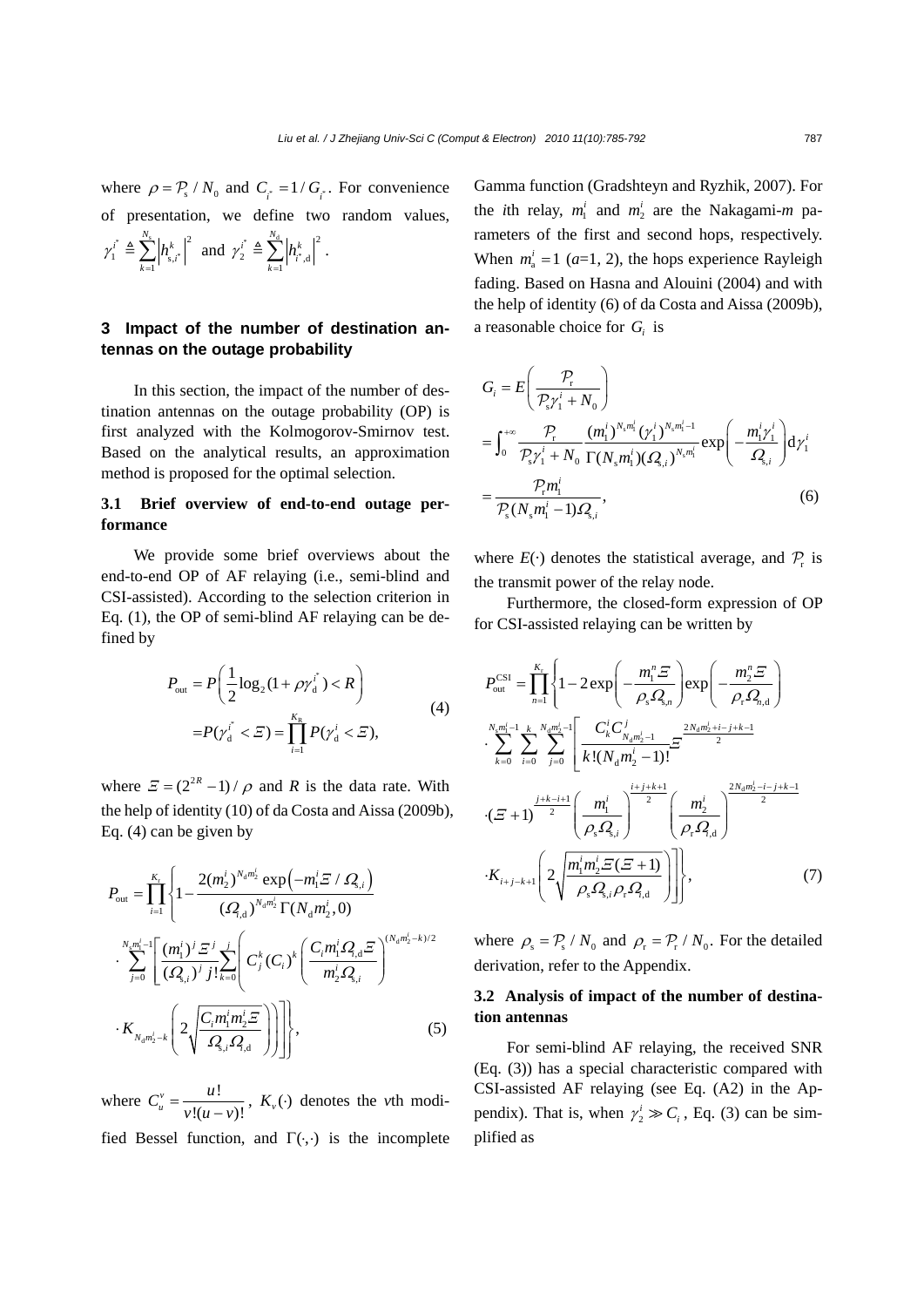$$
\gamma_{\rm d}^* = \rho \gamma_1^{i^*},\tag{8}
$$

which means that the outage performance is independent of the second hop. Obviously,  $\gamma_2^i$  depends on the number of destination antennas and  $m_2^i$ . Therefore, the impact of destination antennas and  $m_2^i$  is worthy of being further studied. To quantify such an impact, we define the Kolmogorov-Smirnov statistic (Lehmann and Romano, 2008):

$$
D_{N_{\rm d}} = \sup_{0 < Q_{\rm d} < +\infty} \left| F_{N_{\rm d}-1}(Q_{\rm d}) - F_{N_{\rm d}}(Q_{\rm d}) \right|, \tag{9}
$$

where  $sup(·)$  denotes supremum. With the help of identity (6) of da Costa and Aissa (2009b),  $F_{N_A}(Q_{d} | \mathbf{r})$ can be given by

$$
F_{N_a}(Q_{1,d}) = P(\gamma_2^i > \lambda)
$$
  
=  $1 - \int_0^{\lambda} \frac{(m_2^i)^{N_a m_2^i} (\gamma_2^i)^{N_2 m_2^i - 1}}{\Gamma(N_a m_2^i)(Q_{1,d})^{N_a m_2^i}} \exp\left(-\frac{m_2^i \gamma_2^i}{Q_{1,d}}\right) d\gamma_2^i$   
=  $\exp\left(-\frac{m_2^i \lambda}{Q_{1,d}}\right)^{N_a m_2^i - 1} \frac{(m_2^i \lambda)^k}{k!(Q_{1,d})^k},$  (10)

where  $\lambda = \beta C_i$ ,  $\beta$  is a constant. Substitution of Eq. (10) into Eq. (9) yields

$$
D_{N_d} = \exp\left(-\frac{m_2^i \lambda}{\Omega_{,d}}\right)_{k=(N_d-1)m_2^i}^{N_d m_2^i - 1} \frac{(m_2^i \lambda)^k}{k!(\Omega_{,d})^k}.
$$
 (11)

We assume that the mean channel gain between the *i*th relay and the destination is  $Q_{d} = 1/(1 + d_{i,d})^{\eta}$ , where  $d_{i,d}$  denotes the distance from the relay to the destination, and  $\eta$  is the path loss exponent. Given the *i*th relay, Fig. 1 shows the Kolmogorov-Smirnov statistic against distance *di*,d for different transmit power. We select  $\beta = 10$ , which means that  $\gamma_2^i$  should be much larger than  $C_i$ . Under significance level  $\alpha$ =0.1, we compare two scenarios,  $m_1^i = m_2^i = 1$  and  $m_1^i = m_2^i = 2$ . With the Kolmogorov-Smirnov test (Lehmann and Romano, 2008), we conclude that  $N_d=1$  can guarantee  $\gamma_2^i \gg C_i$  when the relay is close to the destination.



**Fig. 1 Kolmogorov-Smirnov statistic against the distance from the relay to the destination, where the distance from the source to the destination is 1 km,**  $\eta$ **=3, and significance** level  $\alpha$ =0.1

(1)  $P_s = P_r = 4$  dB; (2)  $P_s = P_r = 5$  dB; (3)  $P_s = P_r = 6$  dB. (a) Nakagami-*m* parameter  $m_1^i = m_2^i = 1$ ; (b) Nakagami-*m* parameter  $m_1^i = m_2^i = 2$ 

Simultaneously,  $N_d=2$  is sufficient for  $\gamma_2^i \gg C_i$  when the relay is located adjacent to the source node. Moreover, this conclusion will have a better approximation with the increase of transmit power and the number of destination antennas. Therefore, according to the specific significance level, there will always be a minimum antenna configuration for  $\gamma_2^i \gg C_i$ . This fact means that increasing the number of destination antennas is not necessary for the improvement of outage performance. Also, it provides a guideline to reduce the complexity of relay selection and system design without performance degradation.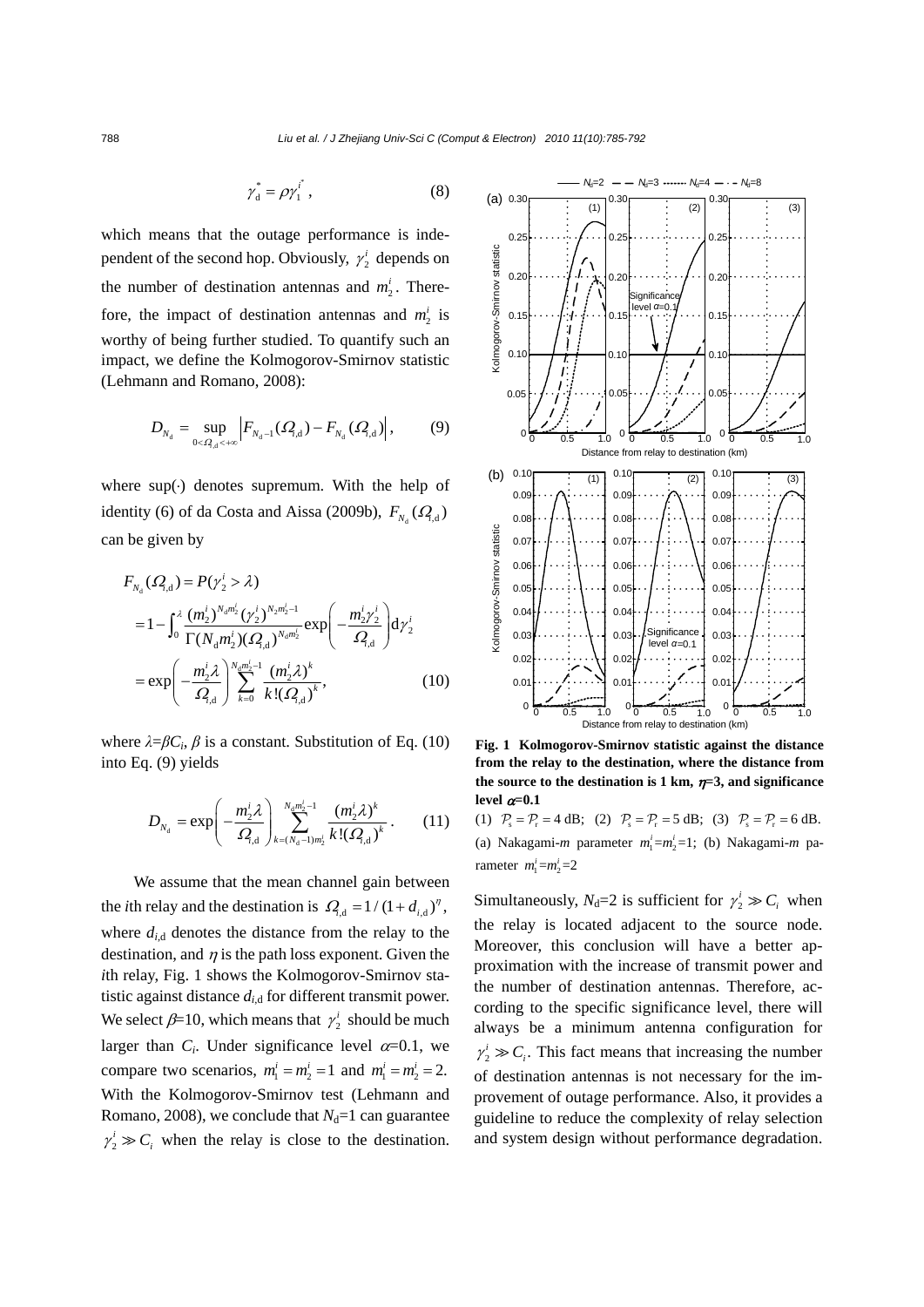Specifically, as the values of  $m_1^i$  and  $m_2^i$  increase, the same conclusions can be obtained. Thus, variations of the Nakagami parameter have no effect on the behavior of the destination antennas.

# **3.3 Approximation of relay selection for semiblind AF relaying**

The selection scheme in Eq. (1) is centralized. From the view of the source node, it needs to compare the value of  $\gamma_d^i$  across each cooperative link (i.e., source-*i*th relay-destination) to determine which relay will participate in the cooperation. Although the source can obtain the CSI of the forward link  $h_{s,i}$ , based on the assumption of time-division-duplex (TDD) mode, it still needs to know  $h_{i,d}$ . This fact requires extra information exchange from the destination to the source, which will lead to tremendous feedback.

For practical reasons, one may want to reduce the amount of information exchange among the nodes. Based on the previous discussion, a proper configuration of destination antennas will lead to  $\gamma_2^i \gg C_i$ . Therefore, Eq. (3) can be approximated by Eq. (8) and CSI of the first hop could determine the selected relay, which is given by

$$
j^* = \underset{1 \le j \le K_t}{\arg \max} (\gamma_1^j). \tag{12}
$$

This is the same as the partial relay selection in Krikidis *et al*. (2008). Thus, OP can be reformulated as

$$
P_{\text{out}} = \prod_{i=1}^{K_{\text{r}}} \left[ 1 - \exp\left( -\frac{m_{1}^{i} \varXi}{\Omega_{\text{s},i}} \right)^{N_{\text{s}} m_{1}^{i} - 1} \frac{1}{k!} \left( \frac{m_{1}^{i} \varXi}{\Omega_{\text{s},i}} \right)^{k} \right]
$$
  
= 
$$
\prod_{i=1}^{K_{\text{r}}} \left[ \exp\left( -\frac{m_{1}^{i} \varXi}{\Omega_{\text{s},i}} \right) \sum_{k=0}^{+\infty} \frac{\left( m_{1}^{i} \varXi \right)^{k+N_{\text{s}} m_{1}^{i}}}{\left( \Omega_{\text{s},i} \right)^{k+N_{\text{s}} m_{1}^{i}} \left( k+N_{\text{s}} m_{1}^{i} \right)!} \right].
$$
(13)

We further study the DMT performance of this approximation. Consider the cooperative system operating at SNR  $\rho$  and having rate  $R(\rho)$ . If  $P_{\text{out}}$  denotes the OP for rate  $R$ , the DMT can be defined by

$$
d(r) = -\lim_{\rho \to +\infty} \frac{\log_2 P_{\text{out}}(R)}{\log_2 \rho},
$$
 (14)

where  $d(\cdot)$  is the diversity order and *r* is the multiplexing order. To obtain the DMT of the proposed cooperative scheme, define the data rate *R* as the function of *ρ*:

$$
R = r \log_2 \rho. \tag{15}
$$

Substituting Eqs.  $(13)$  and  $(15)$  into Eq.  $(14)$ , we have

$$
d(r) = -\lim_{\rho \to +\infty} \left\{ \frac{1}{\log_2 \rho} \log_2 \prod_{i=1}^{K_r} \left[ \exp \left( -\frac{m_1^i (2^{2r \log \rho} - 1)}{\Omega_{s,i} \rho} \right) \right] \right\}
$$
  
\n
$$
\cdot \sum_{k=0}^{+\infty} \frac{(m_1^i)^{k+N_s m_1^i} \left( (2^{2r \log_2 \rho} - 1) / \rho \right)^{k+N_s m_1^i}}{(Q_{s,i})^{k+N_s m_1^i} (k+N_s m_1^i)!} \right\}
$$
  
\n
$$
\leq -\lim_{\rho \to +\infty} \left\{ \frac{1}{\log_2 \rho} \left[ \sum_{i=1}^{K_r} \log_2 \left( \exp \left( -\frac{m_1^i \rho^{2r-1}}{Q_{s,i}} \right) \right) \right\}
$$
  
\n
$$
+ \sum_{i=1}^{K_r} \log_2 \left( \sum_{k=0}^{+\infty} \frac{(m_1^i)^{k+N_s m_1^i} \rho^{(2r-1)(k+N_s)}}{(Q_{s,i})^{k+N_s} (k+N_s)!} \right) \right\}
$$
  
\n
$$
\leq -\lim_{\rho \to +\infty} \left\{ \frac{1}{\log_2 \rho} \sum_{i=1}^{K_r} \log_2 \left( \sum_{k=0}^{+\infty} \frac{(m_1^i)^{k+N_s m_1^i} \rho^{(2r-1)(k+N_s)}}{(Q_{s,i})^{k+N_s} (k+N_s)!} \right) \right\}
$$
  
\n
$$
\leq -\lim_{\rho \to +\infty} \left\{ \frac{1}{\log_2 \rho} \sum_{i=1}^{K_r} \log_2 \left( \rho^{(2r-1)N_s} + O(\rho) \right) \right\}
$$
  
\n
$$
= (1-2r) K_r N_s, \qquad (16)
$$

where 0≤*r*≤0.5. Notice that, the relays can periodically transmit pilots at the beginning of each coherent time interval of  $S \rightarrow \mathcal{R}$  channel. Therefore, using the channel reciprocity property,  $S$  can estimate CSI for the forward  $S \rightarrow \mathcal{R}_i$  channel and select the relay node with maximum  $\gamma_1^i$ . This method will be more meaningful considering the tremendous feedback and additional network delays for monitoring the global connectivity among different links. It can be called 'cooperative relay selection' (CRS). In the next section, simulation results will evaluate the performance gap between the optimal selection and this approximation one.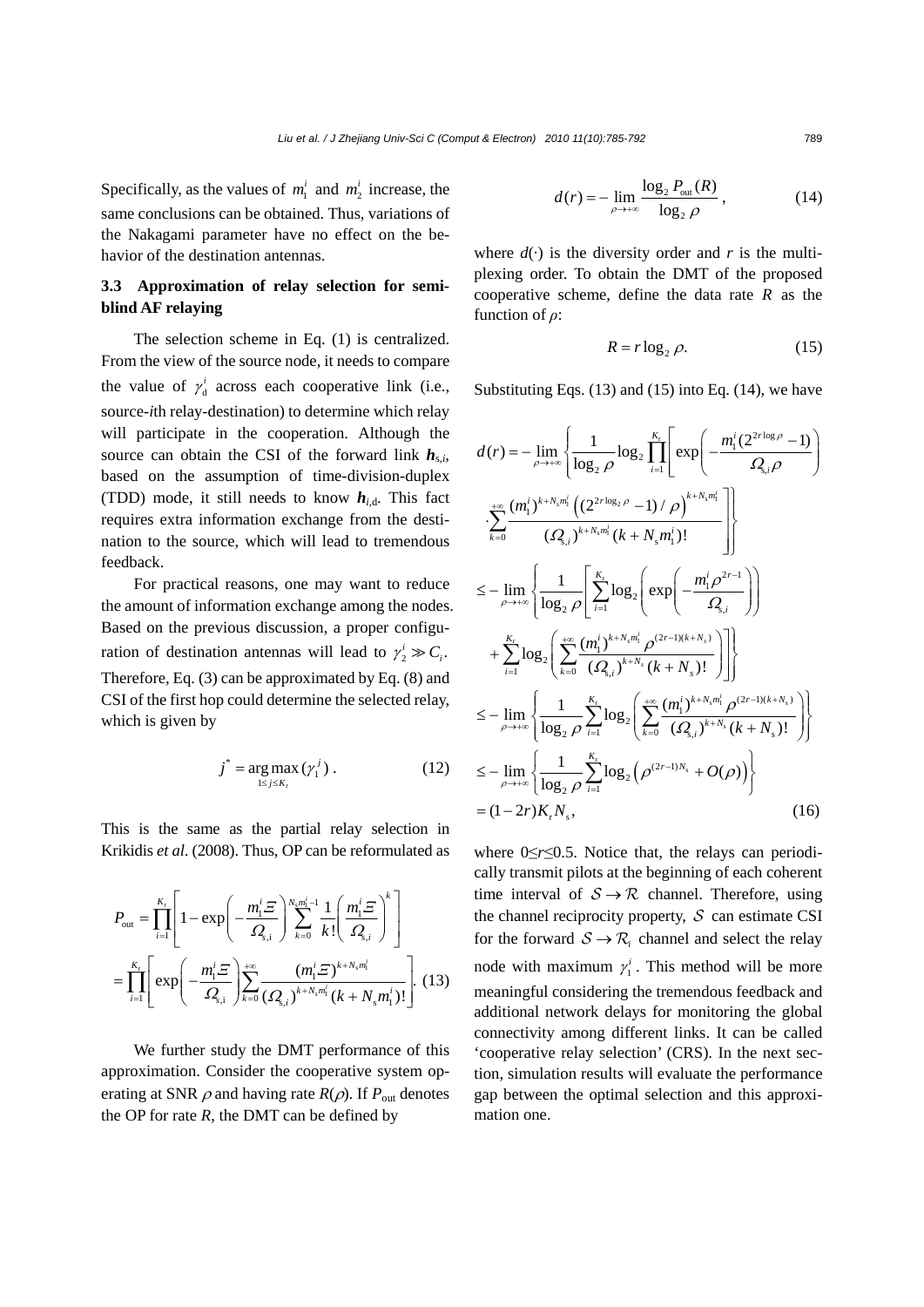#### **4 Numerical and simulation results**

In this section, Monte-Carlo simulation results are provided to validate our theoretical analysis. It was assumed that the variance of AWGN at relay and destination nodes was  $N_0=0$  dB. The target data rate was set as *R*=1.5 bits/(s·Hz). Relay gain *Gi* was calculated with Eq. (6).

Fig. 2 shows the analytical and simulation results of the end-to-end OP against the average SNR per hop. We compared the OP between semi-blind and CSI-assisted AF relaying for two cases, in which *N*s,  $K_r$ ,  $N_d$ , and  $m_a^i$  (*a*=1, 2) have different configurations. The analytical OP exactly matched the simulation results for both symmetric and asymmetric scenarios. Note that, networks with semi-blind AF relays slightly outperformed networks with CSI-assisted AF relays under Nakagami-*m* channels.



**Fig. 2 Outage probability against the average signal-tonoise ratio (SNR) per hop for a symmetric scenario**   $({\{Q_{s,i}\}}_{i=1}^{K_r} = {\{Q_{i,d}\}}_{i=1}^{K_r} = 0$  dB) and an asymmetric scenario  $\left( {\{ {\bf{Q}}_{s,i} \}}_{i=1}^{K_r} = {\{ {\bf{Q}}_{,d}\}}_{i=1}^{K_r}$  ={0.5, 1, 1.5, 2} dB)

Under different transmit power, we compared the outage performance of semi-blind AF relaying between the configurations with the same  $N_s$  and  $K_r$ , but different  $N_d$  and  $m_a^i$  (a=1, 2), for the optimal selection in Eq. (1) and CRS in Eq. (12), respectively (Figs. 3a and 3b). Both figures show that a single antenna can guarantee the outage performance when the relay was close to the destination node (i.e.,  $d_i$ <sub>d</sub>=0–0.3 km). Otherwise, two antennas at the destination almost achieved the same performance as many more antennas. This observation supports the conclusion of Section 3. Comparison of Figs. 3a and 3b shows that: (1) the number of destination antennas has much less impact on the outage performance for the optimal selection; (2) CRS has a comparable outage performance to the optimal selection when a single antenna is used at the destination; (3) with the increase of the number of destination antennas, the performance gap between these two methods can almost be neglected; and (4) the variations of  $m_1^i$  and  $m_2^i$  almost have no effect on the behavior of destination antennas. Thus, CRS can be a practical selection scheme with less feedback for obtaining the global CSI of different links. The DMT is plotted in Fig. 4. The proposed scheme had a better DMT performance over other cooperative ones and the maximum diver-



**Fig. 3 Impact of the configuration of destination antennas on the end-to-end outage probability against the distance from the relay to the destination for the optimal selection scenario (a) and the cooperative relay selection (CRS) method scenario (b)**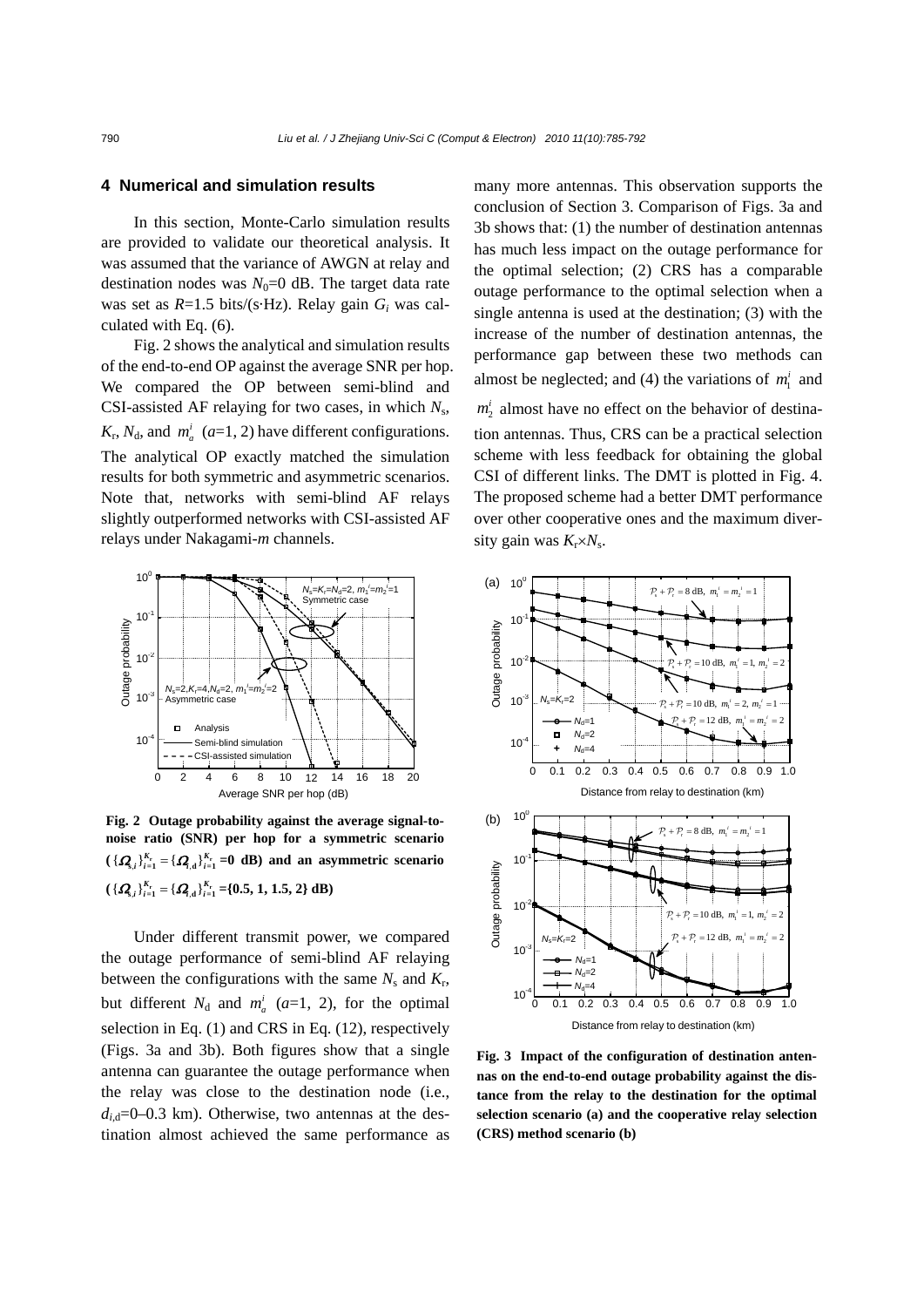

**Fig. 4 Diversity-multiplexing tradeoff of different protocols with**  $N_d=1$ 

#### **5 Conclusions**

In this paper, we investigate the outage performance for selection based semi-blind amplify-andforward relay networks under arbitrary Nakagami-*m* channels. To further improve the end-to-end outage performance, transmit beamforming and maximum ratio combining are used at source and destination nodes, respectively. Through the Kolmogorov-Smirnov test, we further analyze the impact of the number of destination antennas on the outage performance. Results show that a single antenna can guarantee the outage performance when the relay is close to the destination. Otherwise, two antennas achieve the same performance as many more antennas. Based on this observation, an approximation is proposed for the optimal selection. Numerical results show that the theoretical analysis exactly matches the simulation results and confirm that our proposed approximation is a practical selection scheme.

### **References**

- Behrouz, M., Hjørungnes, A., 2009a. Opportunistic Relaying for Space-Time Coded Cooperation with Multiple Antennas Terminals. Proc. IEEE Personal Indoor and Mobile Radio Communications Symp., p.1-5.
- Behrouz, M., Hjørungnes, A., 2009b. Power allocation strategies for distributed space-time codes in amplify-andforward mode. *EURASIP J. Adv. Signal Process.*, **2009**, Article No. 612719, p.1-13. [doi:10.1155/2009/612719]
- Behrouz, M., Hjørungnes, A., Rajan, B.S., 2010. Quasi-

Orthogonal Design and Performance Analysis of Amplify-and-Forward Relay Networks with Multiple-Antennas. Proc. IEEE Wireless Communications and Networking Conf., p.1-6.

- da Costa, D.B., Aissa, S., 2009a. Cooperative dual-hop relaying systems with beamforming over Nakagami-*m* fading channels. *IEEE Trans. Wirel. Commun.*, **8**(8):3950-3954. [doi:10.1109/TWC.2009.081353]
- da Costa, D.B., Aissa, S., 2009b. End-to-end performance of dual-hop semi-blind relaying systems with partial relay selection. *IEEE Trans. Wirel. Commun.*, **8**(8):4306-4315. [doi:10.1109/TWC.2009.081262]
- Gradshteyn, I.S., Ryzhik, I.M., 2007. Table of Integrals, Series, and Products (7th Ed.). Academic Press, California, USA, p.340-341, 368.
- Hasna, M.O., Alouini, M.S., 2004. A performance study of dual-hop transmissions with fixed gain relays. *IEEE Trans. Wirel. Commun.*, **3**(6):1963-1968. [doi:10.1109/ TWC.2004.837470]
- Krikidis, I., Thompson, J., McLaughlin, S., Goertz, N., 2008. Amplify-and-forward with partial relay selection. *IEEE Commun. Lett.*, **12**(4):235-237. [doi:10.1109/LCOMM. 2008.071987]
- Lehmann, E.L., Romano, J.P., 2008. Testing Statistical Hypotheses (Springer Texts in Statistics) (3rd Ed.). Springer, USA, p.584.
- Lo, T.K.Y., 1999. Maximum ratio transmission. *IEEE Trans. Commun.*, **47**(10):1458-1461. [doi:10.1109/26.795811]
- Muhaidat, S., Uysal, M., Adve, R., 2009. Blind Amplifyand-Forward Relaying in Multiple-Antenna Relay Networks. Proc. IEEE Wireless Communications and Networking Conf., p.1-6. [doi:10.1109/WCNC.2009.4917 613]
- Nosratinia, A., Hunter, T.E., Hedayat, A., 2004. Cooperative communication in wireless networks. *IEEE Commun. Mag.*, **42**(10):74-80. [doi:10.1109/MCOM.2004.1341264]
- Sendonaris, A., Erkip, E., Aazhang, B., 2003a. User cooperation diversity-part I: system description. *IEEE Trans. Commun.*, **51**(11):1927-1938. [doi:10.1109/TCOMM.2003. 818096]
- Sendonaris, A., Erkip, E., Aazhang, B., 2003b. User cooperation diversity-part II: implementation aspects and performance analysis. *IEEE Trans. Commun.*, **51**(11):1939- 1948. [doi:10.1109/TCOMM.2003.819238]
- Suraweera, H.A., Michalopoulos, D.S., Karagiannidis, G.K., 2009. Semi-blind amplify-and-forward with partial relay selection. *IET Electron. Lett.*, **45**(6):317-319. [doi:10. 1049/el.2009.3089]
- Zhang, L., Chuai, G., Lin, L.F., Wen, X.J., 2008. Power allocation for cooperative decode-and-forward transmission with multiple cooperative relays and multiple received antennas. *J. Beijing Univ. Posts Telecommun.*, **31**(6):104- 108 (in Chinese).